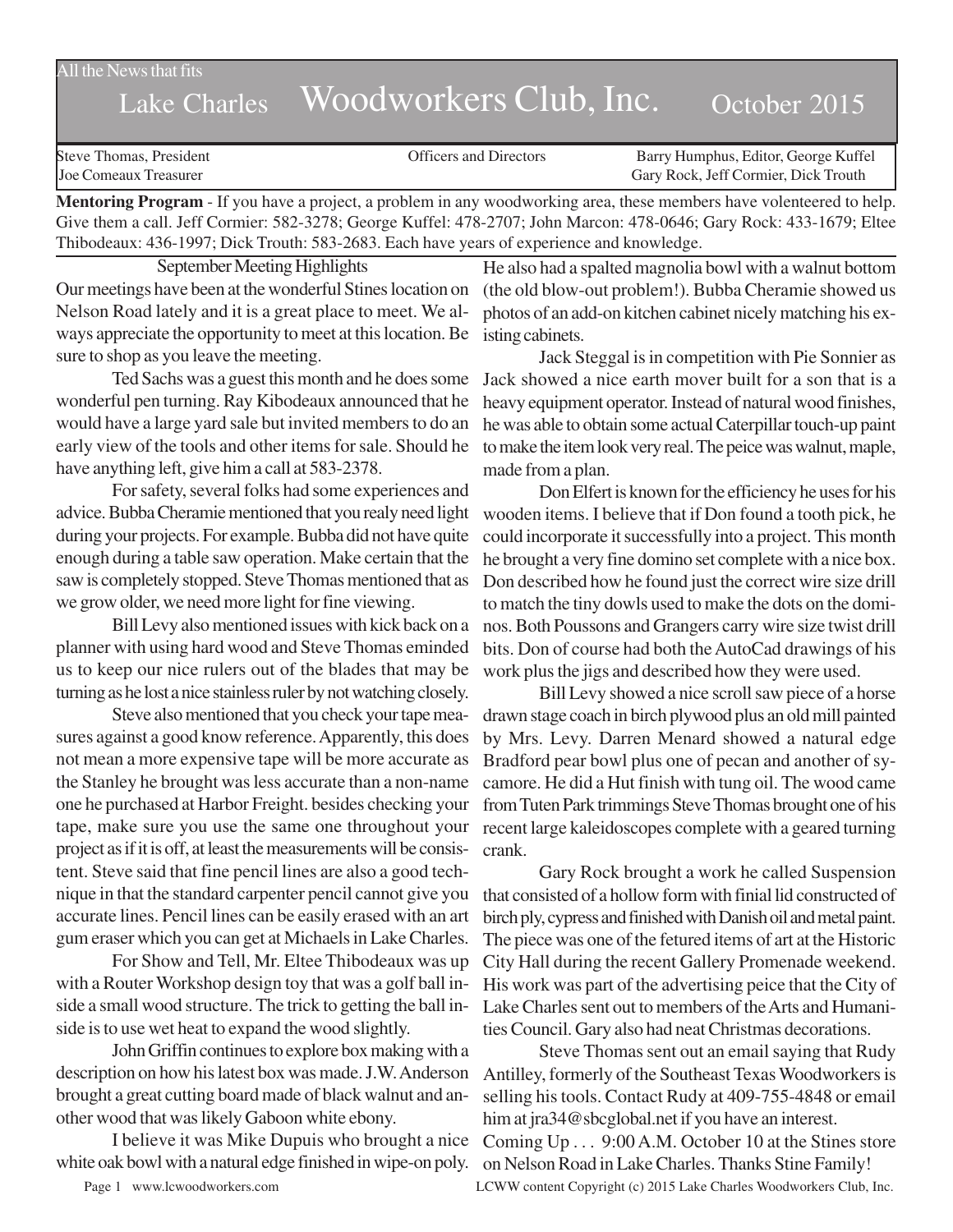

Above: Mike Dupis'Catepillar, Don Elfert's Dominos with box and Steve Thomas' Big Red Bowl.

Right: Steve Thomas' Kaleiscope, Gary Rock's Suspension iyem and Christmas orniments.



Page 2 Lake Charles Woodworkers Club, Inc.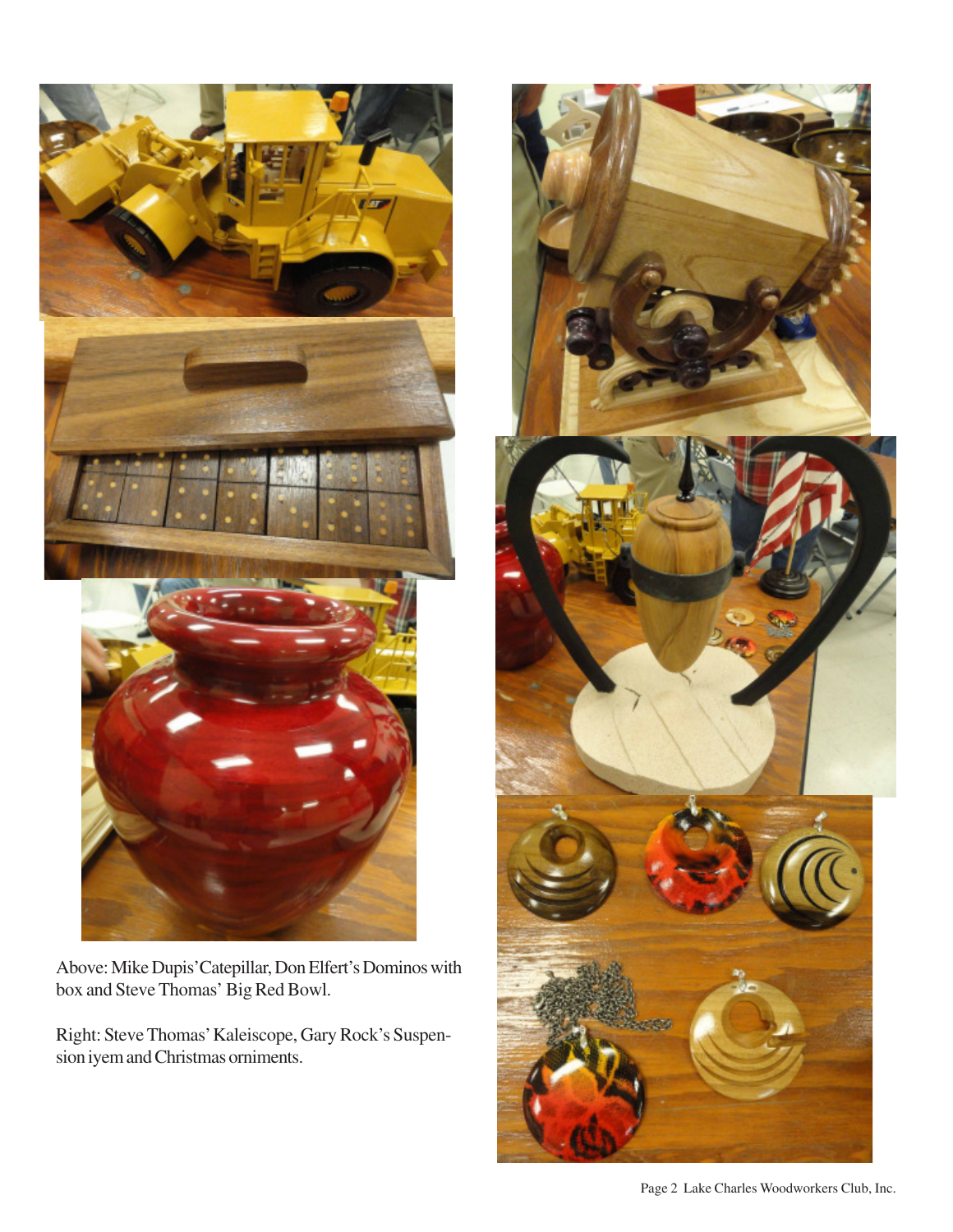Understanding Shop (& Other) Lighting Member Bubba Cheramie reported at our last meeting that it was the lack of proper lighting that caused him a bit of a scare. Below we have outlined some ideas about lighting your shop and other places about your home.

Ambient lighting is general lighting in a room for walking around, conversation and identifying objects. In contrast, task lighting provides higher light levels in a specific area for performing visual tasks,such as reading sewing, cutting and using tools. Daylight from windows and skylights can also provide ambient lighting, Due to the high light levels, some people also use daylight or direct sunlight for visual tasks such as mending, fine work or working on small items.

Interior surfaces contribute to good lighting as well. Lighter colors on ceilings and walls will reflect more light within a space. Dark colors absorb the light and should only be used on moldings or small areas. To better control glare, ceilings and walls should also have a flat finish paint or general areas and a matte finish for kitchens and bathrooms. A flat finish works well for shops as well. Next time you are in George Kuffel's shop, just look up. In fact, many successful lighting situations combine those above.

You need to consider higher levels of light because normal age related changes within the eye restrict the light coming in and absorb the light -- more light is needed to compensate. You also need glare-free light because light scatters within the eye (particularly as you get older) causing an increased sensitivity to glare and the loss of the ability to see subtle details at lower light levels.

Best is lighting that helps you distinguish colors. The lens of the eye yellows with age, so proper lighting can help compensate.A very white light works best with fine or small work such as over your work bench. Consider LED task rescent bulbs will also help to reduce your utility bills. Today's lighting in these instances.

Light fixtures that do not flicker or hum, such as the problems caused by fluorescent lights that use magnetic ballasts can be an issue. Fluorescent fixtures with high-frequency electronic ballasts do not have these problems.

If you have a varible speed tool, such as a skill saw, lower the speed to what may seem a crawl and find the sweet spot where the blade seems to stop (yet is still running). This shows that the fluorescent lighting you have uses magnetic ballasts.

In other words, the frequecy of the fluorescent light going off and on (your eyes cannot detect this) matches the frequency of the blade moving. The blade will seem to stop but it is in fact is still running at 60 cycles per second and this is called a stroboscopic artefact.

But there is much more to proper lighting, particulary in your home. For example typical porch lights with clear glass and small bright light bulbs can cause glare and make it impossible to see steps or level changes. Pathway lights should be provided between parking areas, or the garage, and the entry to your home. The general entry area should be lighted to eliminate dark corners and shadows from shrubbery. Energy-efficient long life bulbs and diffusing lenses are most effective. Automatic controls utilizing photocells and/or motion sensors to turn lights on at the onset of darkness will guarantee the light will always be on when needed. For example, if you drive up my driveway at night, you will be well lighted by automatic sensors turning on lights as you go.

A single light source mounted at the head of the stairs may not be adequate to light the entire flight. Concealed ropelights attached to the underside of the stair rail, or solar powered or electrically powered step lights will provide additional light on stair treads.At our beach house we at least have a bright light at the beginning of the stairs and should likely add a rope light going up the stairs as well.

Have you tried to find a friend's home and found it nearly impossible to read the numbers on the front of the house? Large and lighted house numbers that are white against a dark background will easily solve this problem.

If you've lived in your home for a number of years, chances are good that the lighting hasn't changed much since the house was built. You probably have incandescent fixtures, the ones that take the standard light bulbs we're all used to. Do you know that most of the energy from those bulbs goes into heat while only approximately 10% goes to light, which results in higher operating costs?

Some simple modifications, such as switching to fluofluorescent or LED light technology is far superior to earlier versions - no flicker, hum and good color.

Take a moment to look around each room. If budget allows, consider adding skylights to the living room, kitchen or shop area. This is a very effective and efficient way to balance the daylight from windows.

While making a special place for hobbies or shops, one of the things people look forward to when they retire is being able to spend more time pursuing their hobbies. General shop lighting with additional task lighting may be required in these areas, depending upon the tools being used. It's very important that fluorescent fixtures have electronic ballast to prevent a strobe effect. Magnetic balast might make a rotating blade appear to be stationar. Light this place is critical to comfortable and safe operations. Do it.